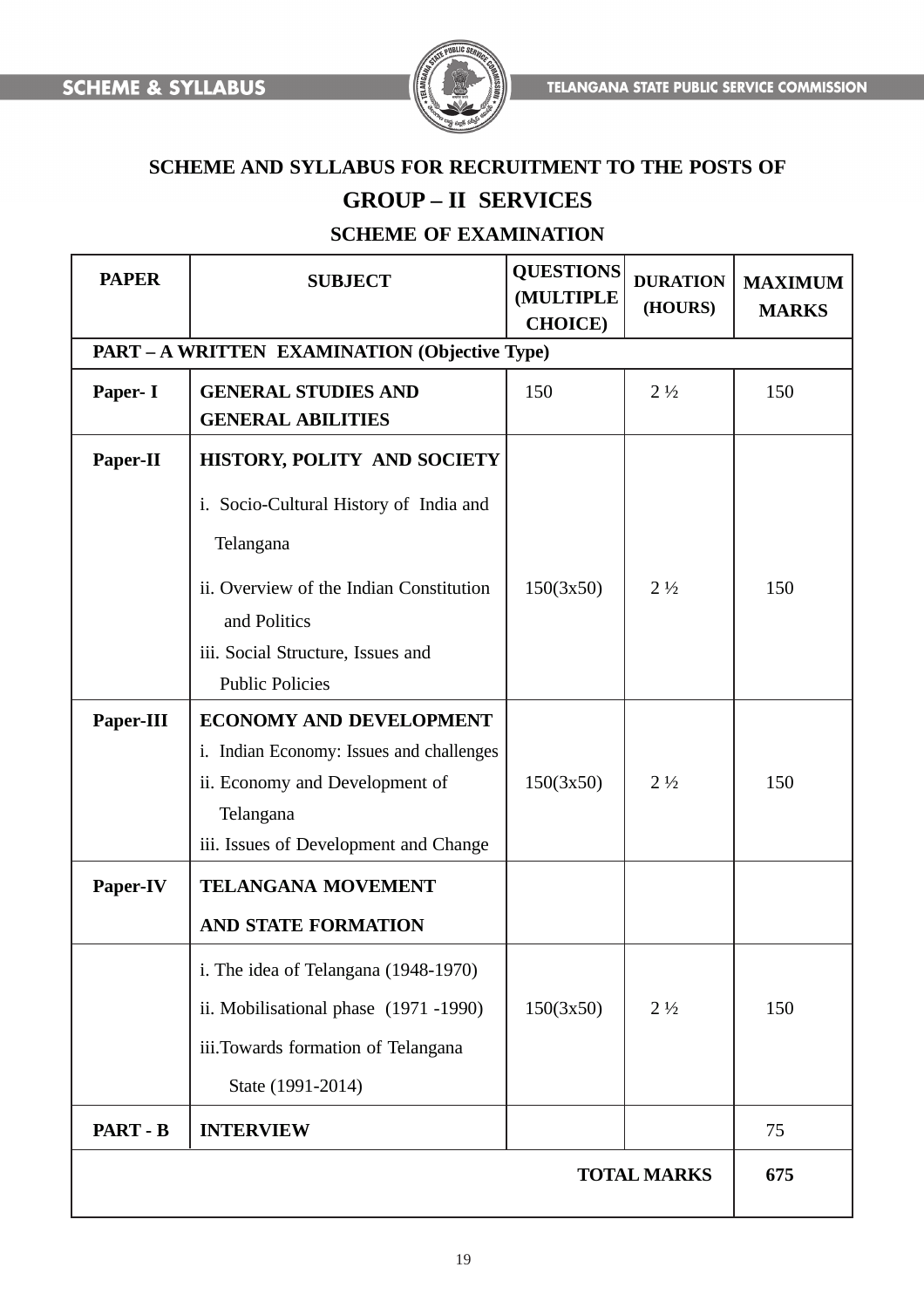

# **SYLLABUS**

# **GROUP – II SERVICES**

### **PAPER-I: GENERAL STUDIES AND GENERAL ABILITIES**

- 1. Current Affairs Regional, National & International.
- 2. International Relations and Events.
- 3. General Science; India's Achievements in Science and Technology
- 4. Environmental Issues; Disaster Management Prevention and Mitigation Strategies.
- 5. World Geography, Indian Geography and Geography of Telangana State.
- 6. History and Cultural Heritage of India.
- 7. Society, Culture, Heritage, Arts and Literature of Telangana.
- 8. Policies of Telangana State.
- 9. Social Exclusion, Rights Issues and Inclusive Policies.
- 10. Logical Reasoning; Analytical Ability and Data Interpretation.
- 11. Basic English. (10<sup>th</sup> Class Standard)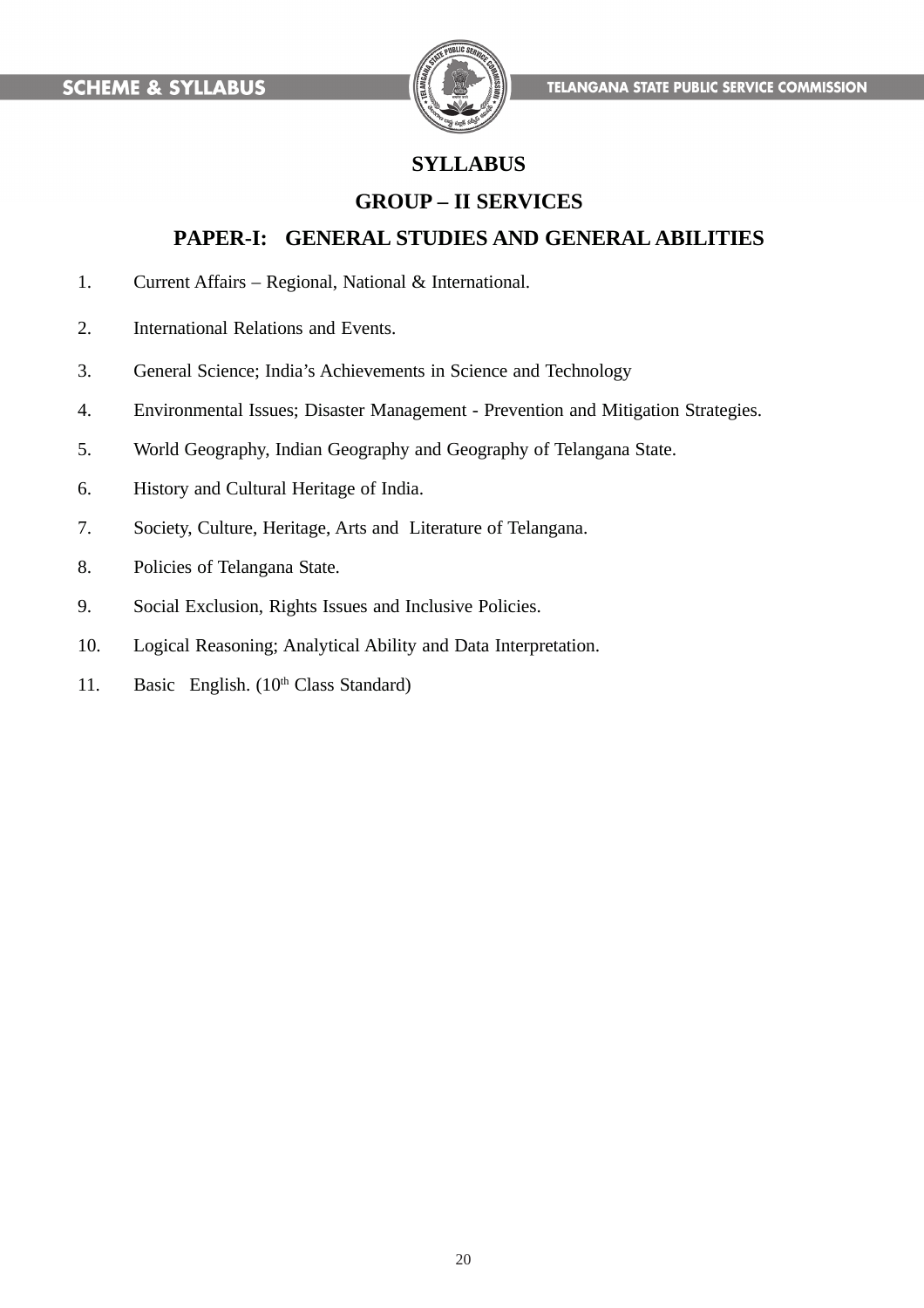

# **PAPER-II: HISTORY, POLITY AND SOCIETY**

### **I. Socio-Cultural History of India and Telangana.**

- 1. Salient features of Indus Valley Civilization: Society and Culture. -Early and Later Vedic Civilizations; Religious Movements in Sixth Century B.C. –Jainism and Buddhism. Socio, Cultural Contribution of Mauryas, Guptas, Pallavas, Chalukyas, Cholas Art and Architecture - Harsha and the Rajput Age.
- 2. The Advent of Islam and the Establishment of Delhi Sultanate-Socio, Cultural Conditions under the Sultanate –Sufi and Bhakti Movements. The Mughals: Social and Cultural Conditions; Language, Literature, Art and Architecture. Rise of Marathas and their contribution to Culture; Socio-Cultural conditions in the Deccan under the Bahamanis and Vijayanagara - Literature, Art and Architecture.
- 3. Advent of Europeans: Rise and Expansion of British Rule: Socio-Cultural Policies Cornwallis, Wellesley, William Bentinck, Dalhousie and others. The Rise of Socio-Religious Reform Movements in the Nineteenth Century. Social Protest Movements in India –Jotiba and Savithribai Phule, Ayyankali, Narayana Guru, Periyar Ramaswamy Naicker, Gandhi, Ambedkar etc.
- 4. Socio-Cultural conditions in Ancient Telangana- Satavahanas, Ikshvakus, Vishnukundins, Mudigonda and Vemulawada Chalukyas. Religion, Language, Literature, Art and Architecture; Medieval Telangana - Contribution of Kakatiyas, Rachakonda and Devarakonda Velamas, Qutub Shahis; Socio -Cultural developments: Emergence of Composite Culture. Fairs, Festivals, Moharram, Ursu, Jataras etc.
- 5. Foundation of AsafJahi Dynasty- from Nizam –ul- Mulk to Mir Osaman Ali Khan SalarJung Reforms Social system and Social conditions-Jagirdars, Zamindars, Deshmuks, and Doras- Vetti and Bhagela system and position of Women. Rise of Socio-Cultural Movements in Telangana: Arya Samaj, Andhra Maha Sabha, Andhra Mahila Sabha, Adi-Hindu Movements, Literary and Library Movements. Tribal and Peasant Revolts: Ramji Gond, Kumaram Bheemu, and Telangana Peasant Armed Struggle – Police Action and the End of Nizam Rule.

#### **II. Overview of the Indian Constitution and Politics.**

- 1. Evolution of Indian Constitution Nature and salient features Preamble.
- 2. Fundamental Rights Directive Principles of State Policy Fundamental Duties.
- 3 Distinctive Features of Indian Federalism Distribution of Legislative and Administrative Powers between Union and States.
- 4. Union and State Governments President Prime Minister and Council of Ministers; Governor, Chief Minister and Council of Ministers – Powers and Functions.
- 5. Rural and Urban Governance with special reference to the  $73<sup>rd</sup>$  and  $74<sup>th</sup>$  Amendments.
- 6. Electoral System: Free and fair Elections, Malpractices; Election Commission; Electoral Reforms and Political Parties.
- 7. Judicial System in India Judicial Activism.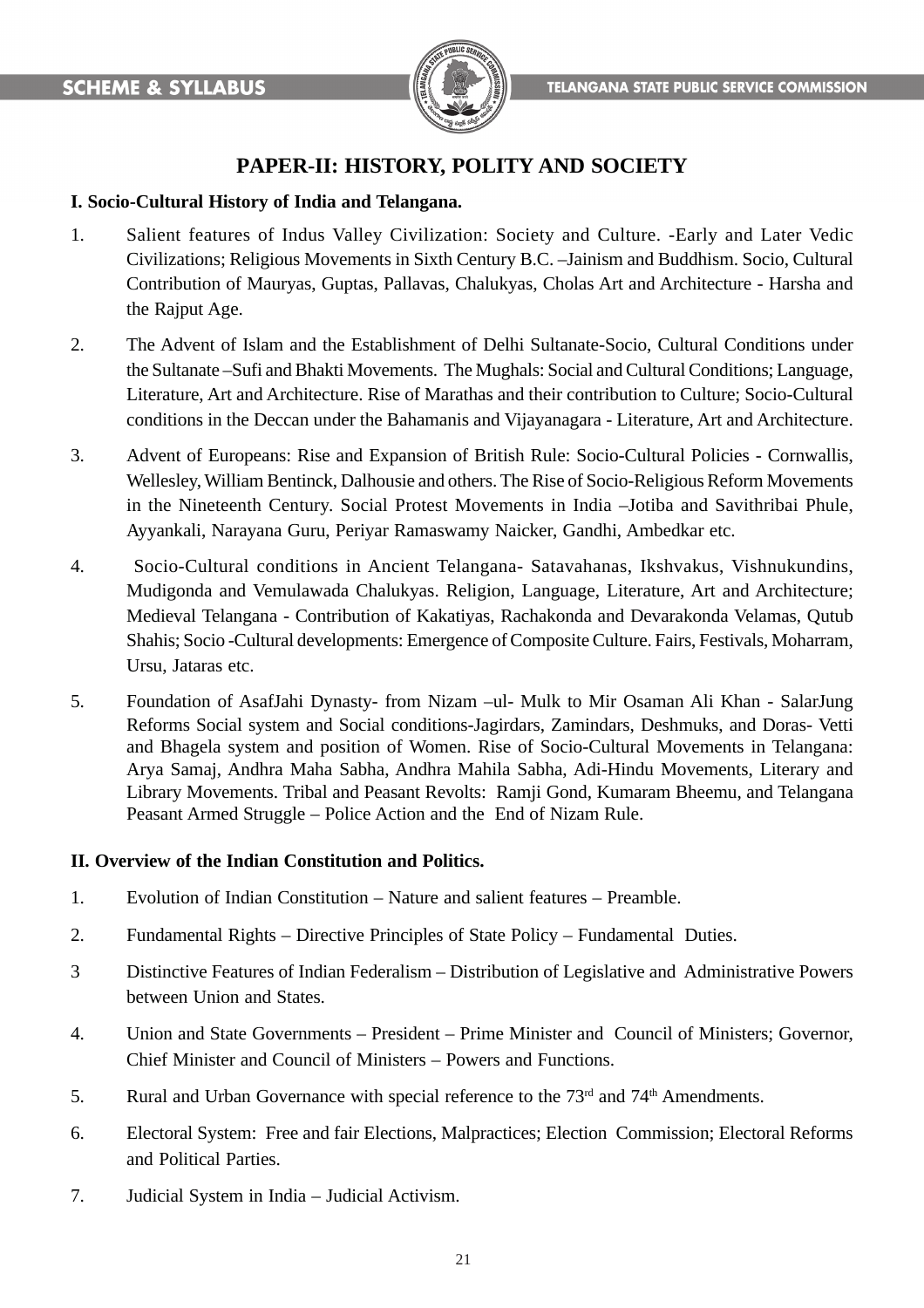

- 8. a) Special Provisions for Scheduled Castes, Scheduled Tribes, Backward Classes, Women and Minorities.
	- b) Welfare Mechanism for Enforcement National Commission for Scheduled Castes, National Commission for Scheduled Tribes and National Commission for Backward Classes.
- 9. Indian Constitution: New Challenges.

### **III. Social Structure, Issues and Public Policies.**

1. Indian Social Structure:

Salient Features of Indian society: Caste, Family, Marriage, Kinship, Religion, Tribe, Women, Middle class - Socio-cultural Features of Telangana Society.

2. Social Issues:

Inequality and Exclusion: Casteism, Communalism, Regionalism, Violence against Women, Child Labour, Human trafficking, Disability and Aged.

3. Social Movements:

Peasant's Movements, Tribal movements, Backward Class Movements, Dalit Movements, Environmental Movements, Women's Movements, Regional Autonomy Movements, Human Rights Movements.

4. Telangana Specific Social Issues:

Vetti, Jogini, Devadasi System, Child labour, Girl child , Flourosis, Migration, Farmer's and Weaver's Distress.

5. Social Policies and Welfare Programmes:

Affirmative Policies for SCs, STs, OBC, Women, Minorities, Labour, Disabled and Children; Welfare Programmes: Employment, Poverty Alleviation Programmes; Rural and Urban, Women and Child Welfare, Tribal Welfare.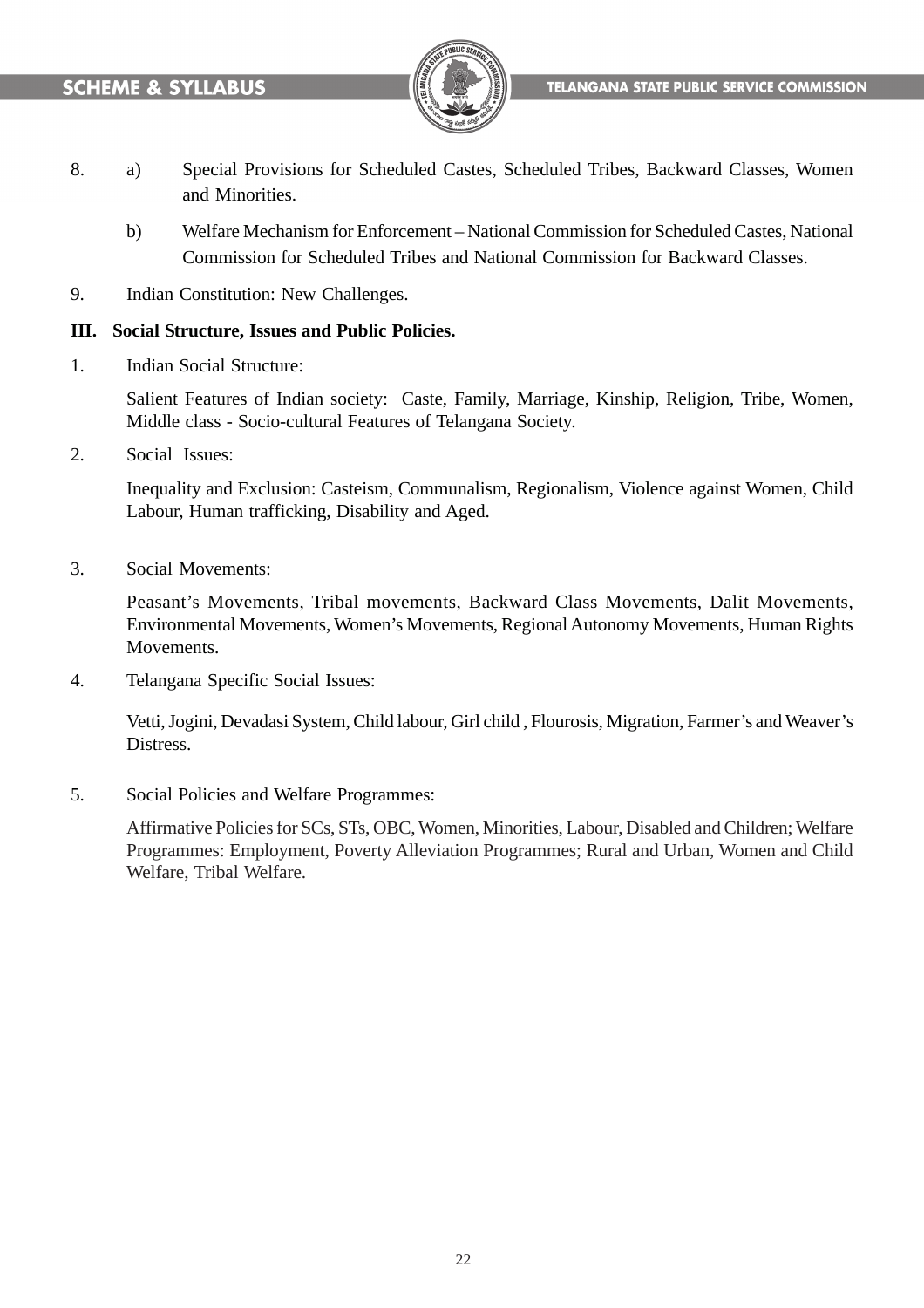

# **PAPER-III: ECONOMY AND DEVELOPMENT**

### **I. Indian Economy: Issues and Challenges***.*

- 1. Growth and Development : Concepts of Growth and Development –Relationship between Growth and Development
- 2. Measures of Economic Growth: National Income- Definition, Concepts and Methods of measuring National Income**;** Nominal and Real Income.
- 3. Poverty and Unemployment : Concepts of Poverty Income based Poverty and Non-Income based poverty ; Measurement of Poverty; Unemployment- Definition, Types of Unemployment
- 4. Planning in Indian Economy : Objectives, Priorities, Strategies, and Achievements of Five year Plans –  $12<sup>th</sup> FYP$ ; Inclusive Growth – NITI Aayog

### **II. Economy and Development of Telangana.**

- 1. Telangana Economy in undivided Andhra .Pradesh (1956-2014)- Deprivations (Water (Bachavat Committee), Finances (Lalit, Bhargava, Wanchu Committees) and Employment( Jai Bharat Committee, Girgilan Committee) and Under Development.
- 2. Land Reforms in Telangana : Abolition of Intermediaries: Zamindari, Jagirdari and Inamdari;Tenancy Reforms ;Land ceiling; Land alienation in Scheduled Areas
- 3. Agriculture and Allied Sectors: Share of Agriculture and Allied sectors in GSDP; Distribution of land holdings; Dependence on Agriculture; Irrigation- Sources of Irrigation; Problems of Dry land Agriculture; Agricultural credit.
- 4. Industry and Service Sectors: Industrial Development; Structure and Growth of Industry sector-Micro, Small and Medium Enterprises (MSME) sector; Industrial Infrastructure; Industrial Policy of Telangana; Structure and Growth of Service sector.

### **III. Issues of Development and Change.**

- 1. Development Dynamics: Regional Inequalities in India Social Inequalities Caste, Ethnicity (tribe), Gender and Religion; Migration; Urbanisation.
- 2. Development and Displacement: Land Acquisition Policy; Resettlement and Rehabilitation.
- 3. Economic Reforms: Growth, Poverty and Inequalities Social Development (education and health); Social Transformation; Social Security.
- 4. Sustainable Development: Concept and Measurement; Sustainable Development Goals.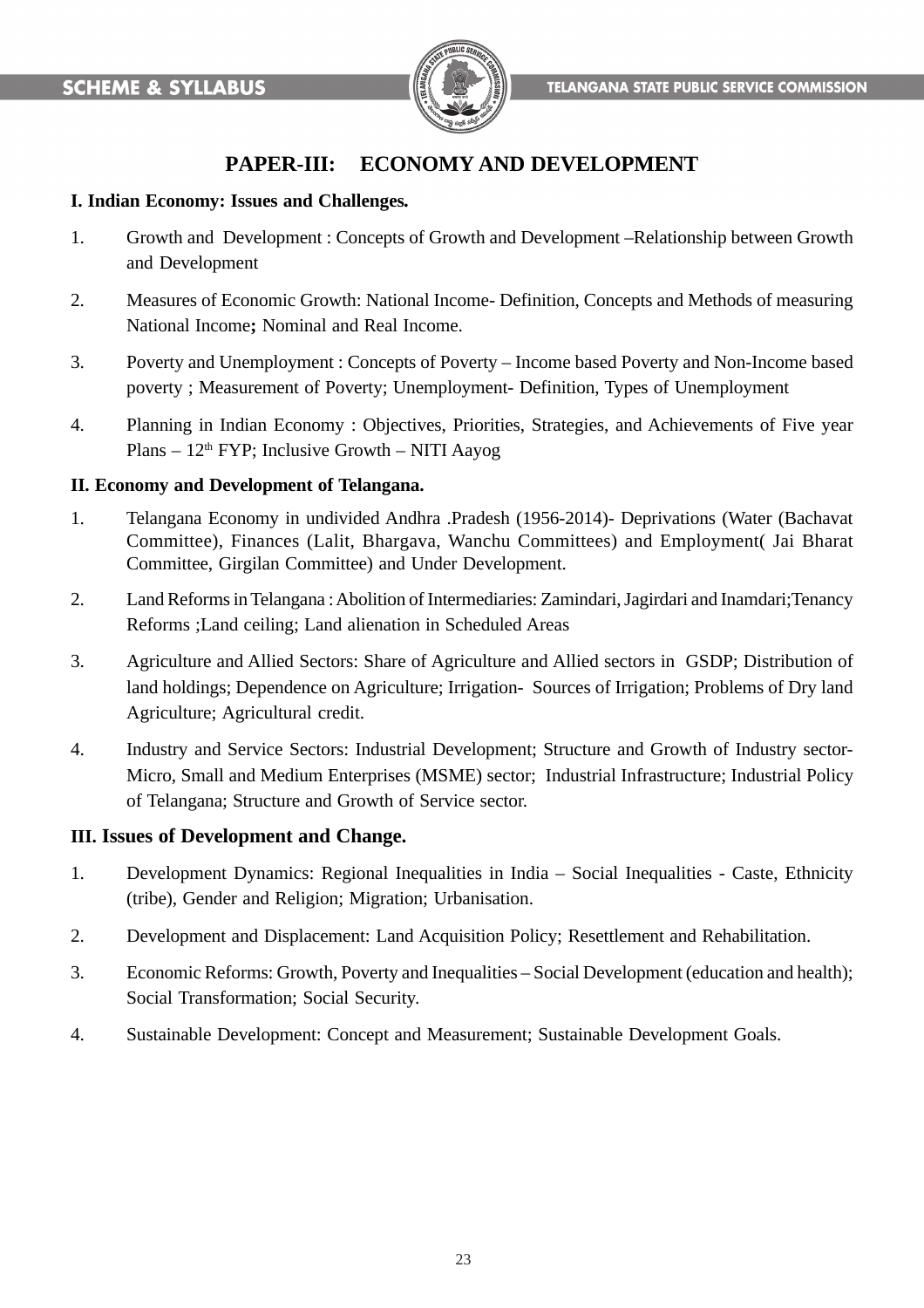

# **PAPER-IV TELANGANA MOVEMENT AND STATE FORMATION**

### **I. The idea of Telangana (1948-1970)**

- 1. Historical Background: Telangana as a distinctive cultural unit in Hyderabad Princely State, its geographical, cultural, socio, political and economic features- people of Telagangana- castes, tribes, religion, arts, crafts, languages, dialects, fairs, festivals and important places in Telangana. Administration in Hyderabad Princely State and Administrative Reforms of Salar Jung and Origins of the issue of Mulkis-Non-Mulkis; Employment and Civil Services Rules under Mir Osman Ali Khan, VII Nizam's Farman of 1919 and Definition of Mulki - Establishment of Nizam's Subjects League known as the Mulki League 1935 and its Significance; Merger of Hyderabad State into Indian Union in 1948- Employment policies under Military Rule and Vellodi,1948-52; Violation of Mulki-Rules and Its Implications.
- 3. Hyderabad State in Independent India- Formation of Popular Ministry under Burgula Ramakrishna Rao and 1952 Mulki-Agitation; Demand for Employment of Local people and City College Incident-Its importance. Justice Jagan Mohan Reddy Committee Report, 1953 – Initial debates and demand for Telangana State-Reasons for the Formation of States Reorganization Commission (SRC) under Fazal Ali in 1953-Main Provisions and Recommendations of SRC-Dr. B. R. Ambedkar's views on SRC and smaller states.
- 3. Formation of Andhra Pradesh, 1956: Gentlemen's Agreement its Provisions and Recommendations; Telangana Regional Committee, Composition, Functions and Perfomance -Violation of Safeguards-Migration from Coastal Andhra Region and its Consequences-Post-1970 development Scenario in Telangana-Agriculture, Irrigation, Power, Education, Employment, Medical and Health etc.
- 4. Violation of Employment and Service Rules: Origins of Telangana Agitation- Protest in Kothagudem and other places, Fast unto Death by Ravindranath; 1969 Agitation for Separate Telangana. Role of Intellectuals, Students, Employees in Jai Telangana Movement.
- 5. Formation of Telangana Praja Samithi and Course of Movement the Spread of Telangana Movement- Major Events, Leaders and Personalities- All Party Accord – Go 36 - Suppression of Telangana Movement and its Consequences-The Eight Point and Five-Point Formulas-Implications.

### **II. Mobilisational phase (1971 -1990)**

- 1. Court Judgements on Mulki Rules- Jai Andhra Movement and its Consequences- Six Point Formula 1973, and its Provisions; Article 371-D, Presidential Order, 1975-Officers (Jayabharat Reddy) Committee Report- G.O. 610 (1985); its Provisions and Violation- Reaction and Representations of Telangana Employees
- 2. Rise and Spread of Naxalite Movement, causes and consequences Anti-Landlord Struggles in Jagityala-Siricilla, North Telangana; Rytu-Cooli Sanghams; Alienation of Tribal Lands and Adivasi Resistance- Jal, Jungle, and Zamin.